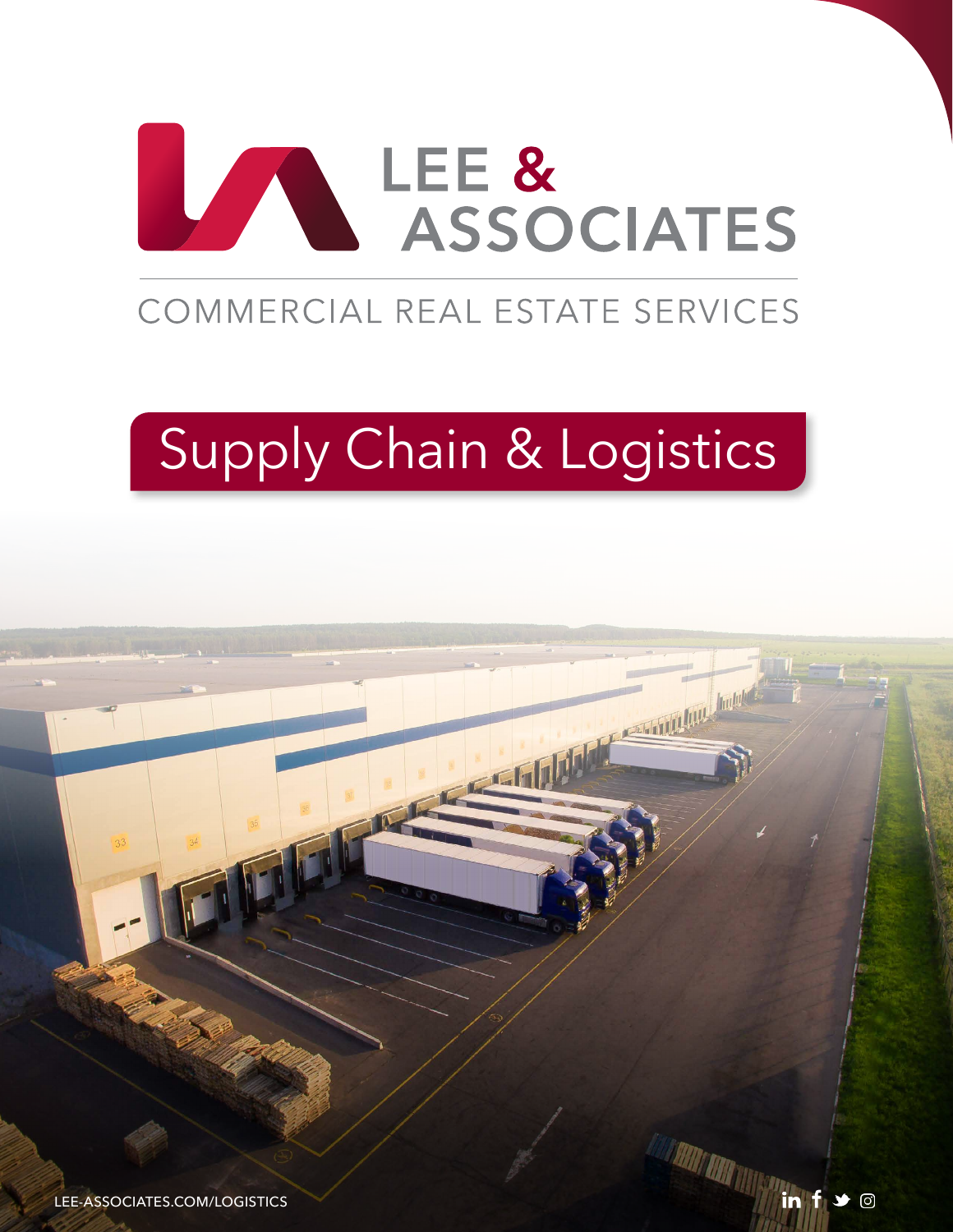

# **SUPPLY CHAIN & LOGISTICS SERVICES**

Strategically locating your facilities in relation to your suppliers, distribution centers, ports - and ultimately your customers - is a critical step to gaining control over ever-growing transportation costs. To assist you, Lee & Associates offers a dedicated supply chain & logistics specialty practice group.

Our approach is consultative. We begin with the successful formula your suppliers and customers have come to depend on. We build off of it by coordinating the myriad services that make it tick. From internal service analytics to developing rationales for your network of facilities, our seasoned supply chain consultants will benchmark your operation and develop critical productivity recommendations. These will allow you to keep a finger on the pulse of the activities that have a direct bearing on your bottom line.

Information of this sort – real-time, relevant, and current – will enable you to raise service levels and performance while lowering costs.

The Lee & Associates Supply Chain & Logistics Group provides clients with our expertise and resources to optimize inventory distribution requirements through the port, air, highway, and rail networks across North America. Our tailored real estate consulting services include site selection, dispositions, acquisitions, sale/ leaseback, build-to-suit, financing, and project management, to name a few.

Our specialists facilitate and implement real estate solutions based on trends, forecasts, research, and analysis to improve your overall operational execution. As a one-source provider, Lee & Associates Supply Chain & Logistics Group has built a reputation of providing real estate solutions around rhetoric design, combined with complete project management, utilizing experienced individuals with deep local knowledge in prospective project locations.

# **CLIENT TESTIMONIALS**

## **Managing A Network of Facilities** KGP Logistics

*"The Lee & Associates Supply Chain Logistics Group hands-on, singlepoint-of-contact way of conducting business has made managing our network of national and international facilities smoother than before. I would highly recommend them to anyone considering a real estate service provider."*

### **Delivered Requirements** International Paper

*"We needed to consolidate our distribution center and have dual rail access. We were limited with our options of existing facilities. The Lee & Associates Supply Chain Logistics Group presented us with a build-to-suit opportunity that we weren't considering but it delivered all our requirements."*

# **Strong Negotiators**

Solaris Technologies

*"We spent a year working with another real estate agent futilely, and timing was crucial. The Lee & Associates Supply Chain Logistics Group found us a building that fit our exact needs but it wasn't for sale. After negotiating with the owner they expedited the sale, meeting our deadline and requirements."*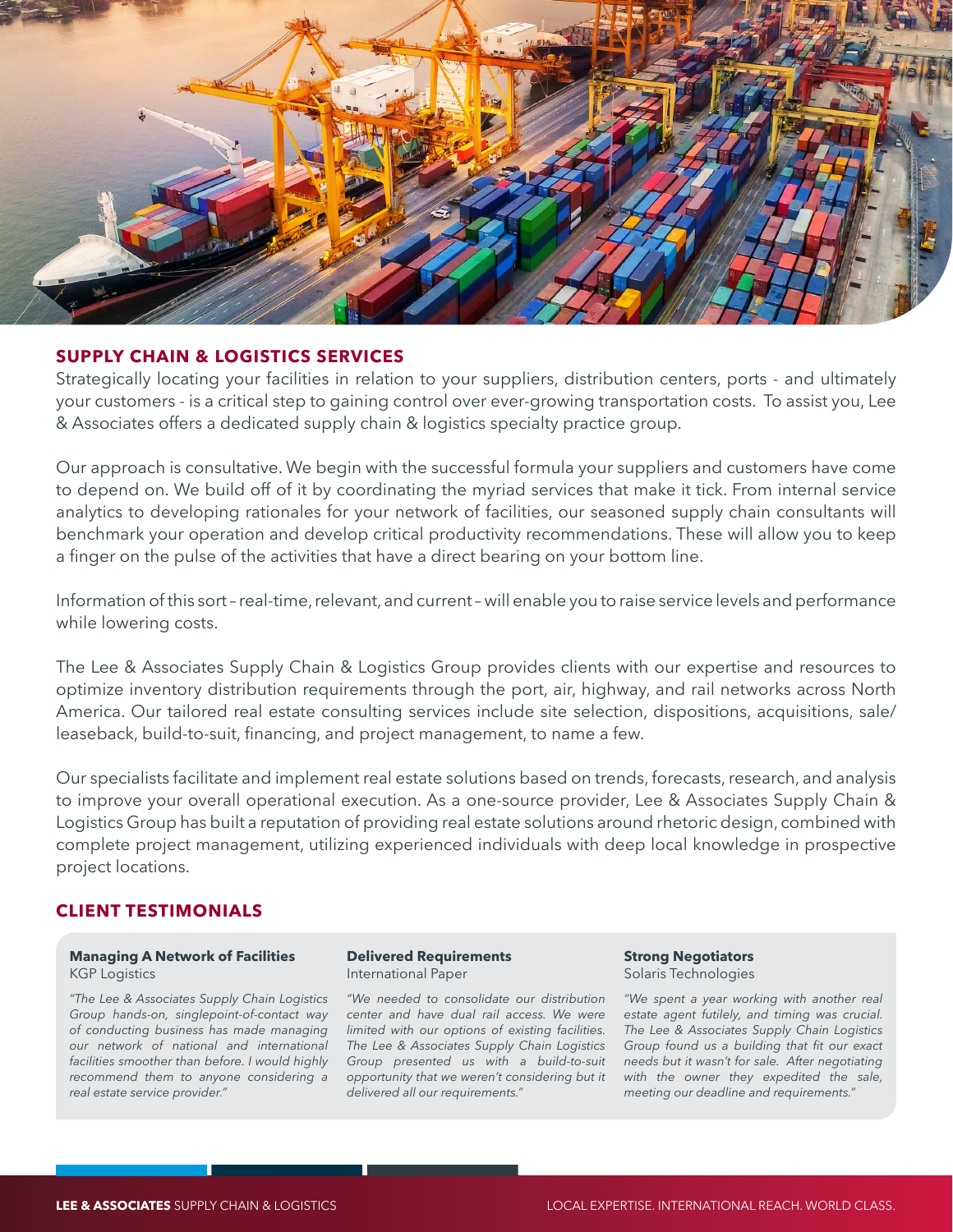

# **THE LEE ADVANTAGE**

Every Lee & Associates office delivers world-class service to an array of regional, national, and international clients - from small businesses and local investors to major corporate users and institutional investors.

Since 1979, Lee & Associates has reimagined the way that commercial real estate companies should be structured. Each Lee & Associates office is owned and operated by its professionals. As shareholders of the company, this separates us from our competition and creates one common goal; to provide seamless, consistent execution and value-driven market-tomarket services to our clients.

# **SERVICES TO MEET THE NEEDS OF OUR CLIENTS**

Lee & Associates' offices offer a broad array of real estate services tailored to meet the needs of the company's clients in each of the markets it operates, including commercial real estate brokerage, integrated services, and construction services.

With specialty practice groups in each of these disciplines, our professionals regularly collaborate to make sure they are providing their clients with the most advanced, up-to-date market technology and information.

# **PROFESSIONAL DEVELOPMENT**

At Lee & Associates, our culture, which is driven by entrepreneurialism that is steeped in client services, has always attracted the best and brightest in the industry. Our core values, coupled with our professional's expertise and knowledge, have always been the foundation of our success.

**54% INCREASE IN BROKERED SALE & LEASE SF OVER 5 YEARS**

**\$14+ BILLION 2020 TRANSACTION VOLUME**

**1,300 PROFESSIONALS AND GROWING INTERNATIONALLY**



To ensure that our clients always receive the highest level of expertise and service, we believe that continued education and training are key. In addition to our annual Lee Summit conference, each year, we host both online and small group training sessions focusing on continued education for our brokerage, integrated services, marketing, IT, and administrative professionals. Lee & Associates is home to the 5<sup>th</sup> largest number of Society of Industrial and Office Realtors (SIOR) members in the world and is ranked in the top 10 Certified Commercial Investment Member (CCIM) designee companies in North America.